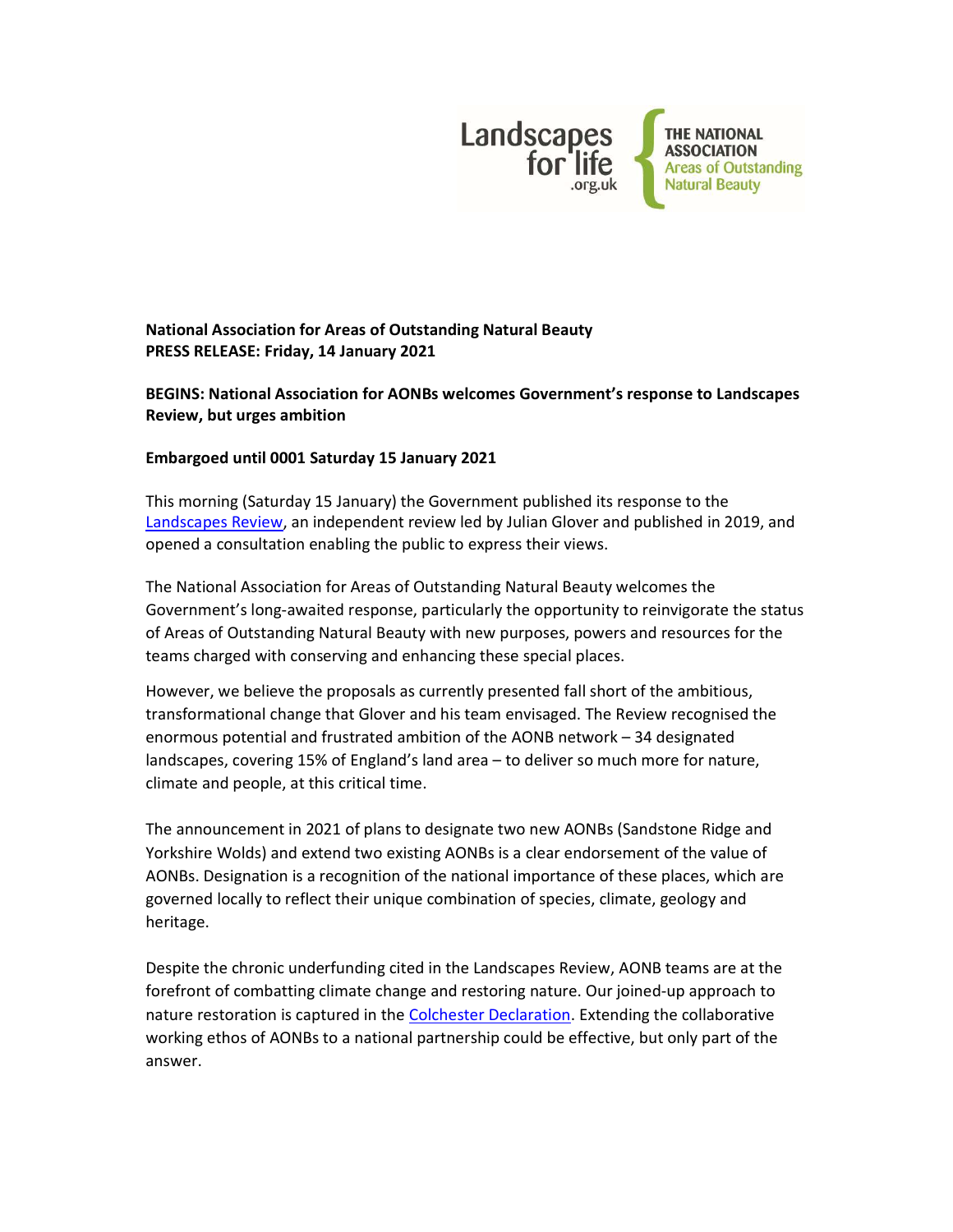# John Watkins, Chief Executive of the National Association for Areas of Outstanding Natural Beauty said:

"AONBs have a proven track record and a unique collaborative approach which helps to spread and scale best practice. Government funding for all 34 AONBs totals around £6m per year, roughly the same as a single medium sized secondary school. An uplift in core funding is essential to secure the financial future for England's AONBs and an upscaling of their proven work. Extending the collaborative working ethos of AONBs to a national partnership could be effective, but only part of the answer."

"The only limit on further delivery for nature, climate and people is AONB team capacity. We want Government to use this opportunity to work with us to strengthen AONBs as exemplars of twenty first century designated landscapes. Our response will put forward a clear road map for how Government could boost the impact of these areas for the good of the nation and nature."

The UK government has set itself admirably stringent targets, with a strategy for net zero carbon emissions by 2050 and signing up to the United Nations leaders pledge to protect 30% of the country's land and sea area for nature by 2030. Well looked after nature is accepted as the most effective and cheapest way to deliver on these targets – as a nation, we need to invest and cannot afford to allow these landscapes to fail.

#### Next steps

The Government's response is accompanied by a 12-week consultation to seek views on the Government's proposals, the National Association for AONBs will be submitting its views and we encourage members of the public to do the same.

The consultation will run for 12 weeks from today, closing on 9th April. This is an opportunity for people to shape how protected landscapes will deliver benefits for people and nature for years to come.

These are national landscapes, have your say, get involved.

Read the Government's response: https://www.gov.uk/government/publications/landscapes-review-national-parks-andaonbs-government-response

Respond to the consultation: https://www.gov.uk/government/consultations/landscapesreview-national-parks-and-aonbs-implementing-the-review

ENDS.